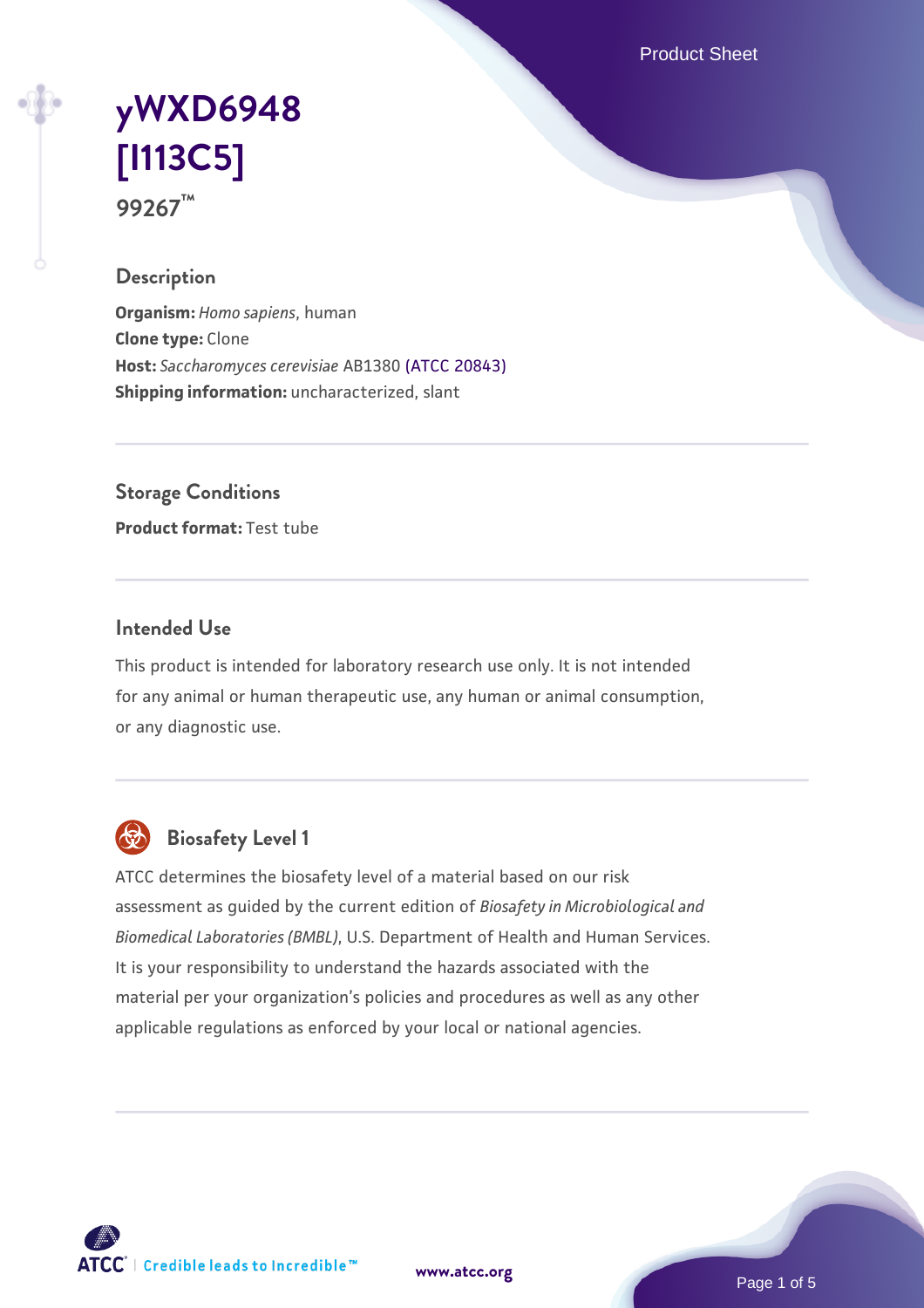## **Certificate of Analysis**

For batch-specific test results, refer to the applicable certificate of analysis that can be found at www.atcc.org.

#### **Insert Information**

**Type of DNA:** genomic **Genome:** Homo sapiens **Chromosome:** X **Gene name:** DNA Segment **Gene product:** DNA Segment **Contains complete coding sequence:** Unknown

#### **Vector Information**

**Type of vector:** YAC **Markers:** SUP4; URA3; TRP1

## **Growth Conditions**

**Medium:**  [ATCC Medium 1245: YEPD](https://www.atcc.org/-/media/product-assets/documents/microbial-media-formulations/1/2/4/5/atcc-medium-1245.pdf?rev=705ca55d1b6f490a808a965d5c072196) **Temperature:** 30°C

## **Notes**

More information may be available from ATCC (http://www.atcc.org or 703- 365-2620).

## **Material Citation**

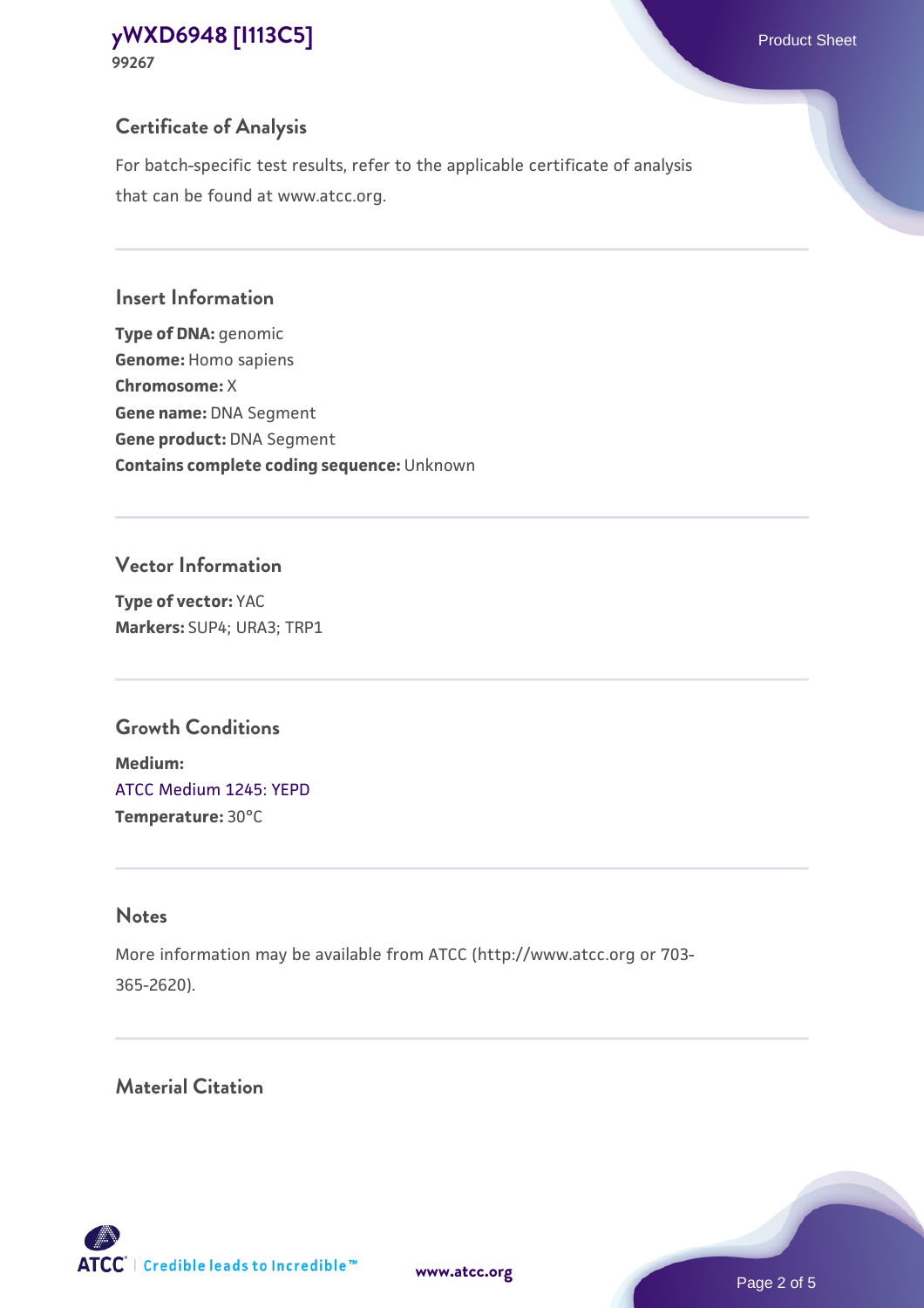If use of this material results in a scientific publication, please cite the material in the following manner: yWXD6948 [I113C5] (ATCC 99267)

#### **References**

References and other information relating to this material are available at www.atcc.org.

## **Warranty**

The product is provided 'AS IS' and the viability of  $ATCC<sup>®</sup>$  products is warranted for 30 days from the date of shipment, provided that the customer has stored and handled the product according to the information included on the product information sheet, website, and Certificate of Analysis. For living cultures, ATCC lists the media formulation and reagents that have been found to be effective for the product. While other unspecified media and reagents may also produce satisfactory results, a change in the ATCC and/or depositor-recommended protocols may affect the recovery, growth, and/or function of the product. If an alternative medium formulation or reagent is used, the ATCC warranty for viability is no longer valid. Except as expressly set forth herein, no other warranties of any kind are provided, express or implied, including, but not limited to, any implied warranties of merchantability, fitness for a particular purpose, manufacture according to cGMP standards, typicality, safety, accuracy, and/or noninfringement.

#### **Disclaimers**

This product is intended for laboratory research use only. It is not intended for any animal or human therapeutic use, any human or animal consumption,





Page 3 of 5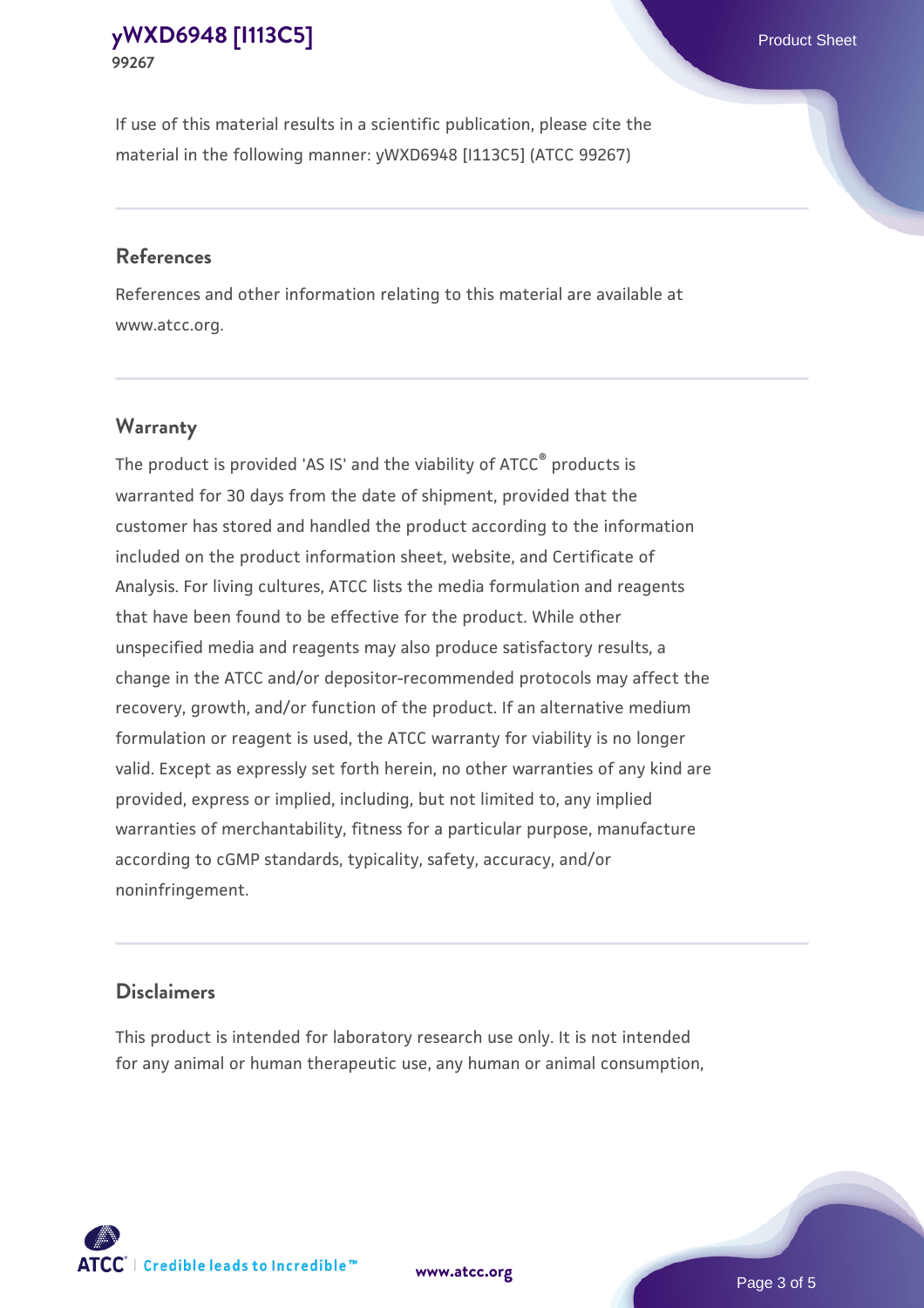or any diagnostic use. Any proposed commercial use is prohibited without a license from ATCC.

While ATCC uses reasonable efforts to include accurate and up-to-date information on this product sheet, ATCC makes no warranties or representations as to its accuracy. Citations from scientific literature and patents are provided for informational purposes only. ATCC does not warrant that such information has been confirmed to be accurate or complete and the customer bears the sole responsibility of confirming the accuracy and completeness of any such information.

This product is sent on the condition that the customer is responsible for and assumes all risk and responsibility in connection with the receipt, handling, storage, disposal, and use of the ATCC product including without limitation taking all appropriate safety and handling precautions to minimize health or environmental risk. As a condition of receiving the material, the customer agrees that any activity undertaken with the ATCC product and any progeny or modifications will be conducted in compliance with all applicable laws, regulations, and guidelines. This product is provided 'AS IS' with no representations or warranties whatsoever except as expressly set forth herein and in no event shall ATCC, its parents, subsidiaries, directors, officers, agents, employees, assigns, successors, and affiliates be liable for indirect, special, incidental, or consequential damages of any kind in connection with or arising out of the customer's use of the product. While reasonable effort is made to ensure authenticity and reliability of materials on deposit, ATCC is not liable for damages arising from the misidentification or misrepresentation of such materials.

Please see the material transfer agreement (MTA) for further details regarding the use of this product. The MTA is available at www.atcc.org.

## **Copyright and Trademark Information**

© ATCC 2021. All rights reserved.

ATCC is a registered trademark of the American Type Culture Collection.



**[www.atcc.org](http://www.atcc.org)**

Page 4 of 5